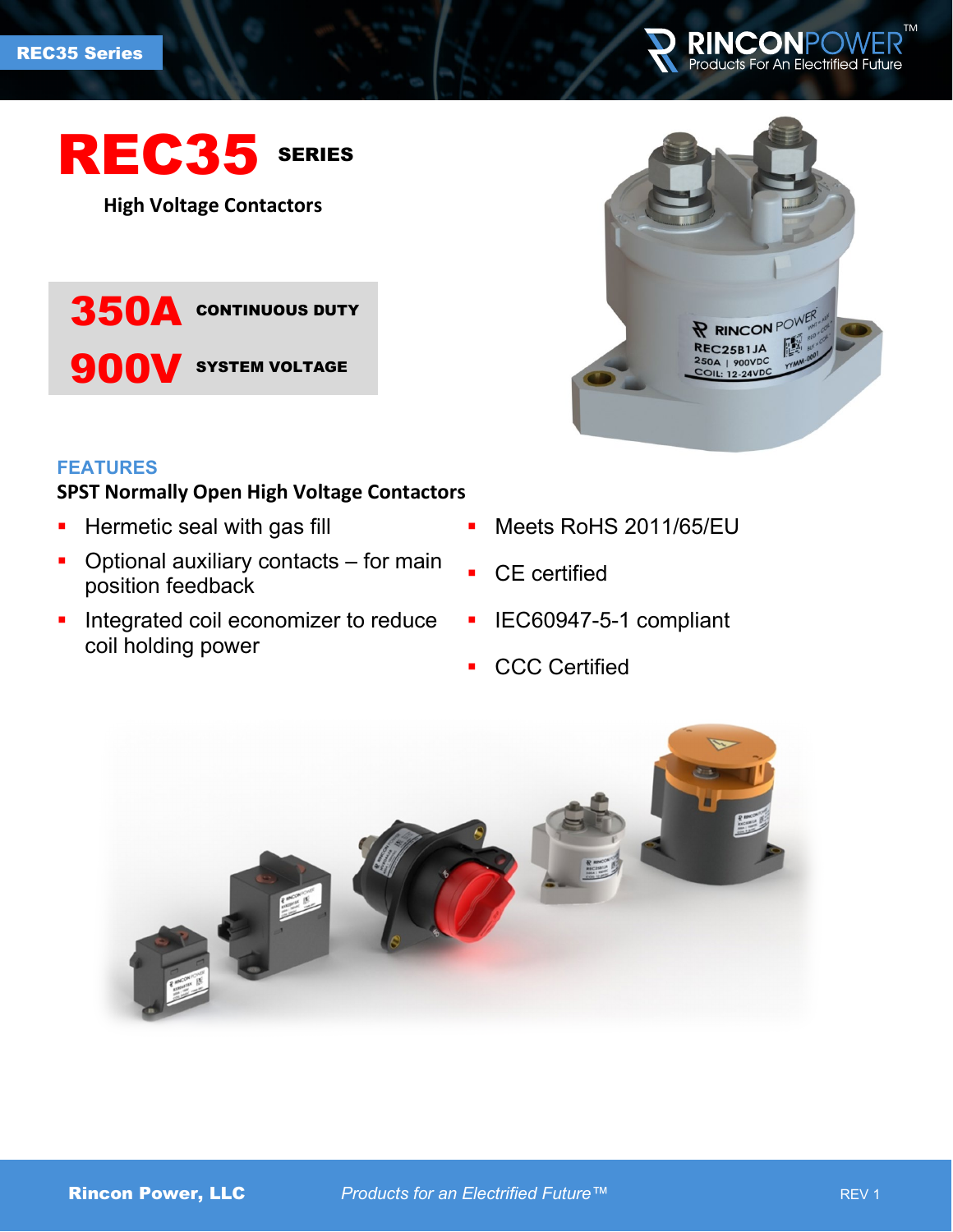

#### **PERFORMANCE**

| <b>TABLE 1. SPECIFICATIONS</b>                    |                                     |  |  |  |
|---------------------------------------------------|-------------------------------------|--|--|--|
| <b>CHARACTERISTIC</b>                             | <b>MEASURE</b>                      |  |  |  |
| <b>Contact Arrangement</b>                        | Form X, SPST NO                     |  |  |  |
| <b>Max Switching Voltage</b>                      | 900 VDC                             |  |  |  |
| Dielectric Withstand Voltage Contacts to Coil     | 2,200 VAC, 1 minute                 |  |  |  |
| Dielectric Withstand Voltage Across Open Contacts | 4,000 VDC, 1 minute                 |  |  |  |
| Continuous Current (120mm <sup>2</sup> conductor) | 350A                                |  |  |  |
| <b>Overload Current</b><br>1 minute               | 1.000A                              |  |  |  |
| 5 Minutes                                         | 550A                                |  |  |  |
| Make and Break                                    | See table                           |  |  |  |
| Max Short Circuit Current -1 second               | 3,000 A                             |  |  |  |
| Min Insulation Resistance                         | 1,000 Mohm @ 1,000V                 |  |  |  |
| Contact Voltage Drop (Max)                        | 125mV @ 250A                        |  |  |  |
| Operate Time (Max, incl bounce)                   | 25ms                                |  |  |  |
| Release Time (Max)                                | 12ms                                |  |  |  |
| Shock - Functional, 1/2 Sine, 11ms                | 20G                                 |  |  |  |
| Shock - Destructive, 1/2 Sine, 11ms               | 50G                                 |  |  |  |
| <b>Operating Temperature</b>                      | $-40^{\circ}$ C to 85 $^{\circ}$ C  |  |  |  |
| Ingress Protection                                | Exceeds IP69, (Hermetically sealed) |  |  |  |
| Mechanical life                                   | 200.000                             |  |  |  |
| <b>AUXILIARY CONTACTS</b>                         | <b>MEASURE</b>                      |  |  |  |
| <b>Contact Arrangement</b>                        | <b>SPST</b>                         |  |  |  |
| <b>Continuous Current</b>                         | 2A                                  |  |  |  |
| <b>Minimum Current</b><br>100mA @ 8V              |                                     |  |  |  |
| <b>COIL</b>                                       | <b>MEASURE</b>                      |  |  |  |
| <b>Nominal Voltage</b>                            | 9-36 VDC                            |  |  |  |
| Pick-up Voltage (Max)                             | 9 VDC                               |  |  |  |
| Drop-out Voltage (Min)                            | 6 VDC<br>3.8A                       |  |  |  |
| Inrush Current (Max)                              | $0.13A$ @ 12 VDC                    |  |  |  |
| <b>Holding Current</b>                            | $0.07A$ @ 24 VDC                    |  |  |  |



| <b>TABLE 2. RESISTIVE LOAD</b><br><b>SWITCHING</b><br>(MAKE / BREAK DATA) |               |                                       |  |  |  |
|---------------------------------------------------------------------------|---------------|---------------------------------------|--|--|--|
| <b>POLARITY SENSITIVE</b><br><b>CYCLE</b><br><b>VERSION</b>               |               |                                       |  |  |  |
| <b>VOLTAG</b><br>E                                                        | <b>CURREN</b> | $(1$ cycle =<br>1 make $+1$<br>break) |  |  |  |
| 450V                                                                      | 250A          | 5.000                                 |  |  |  |
| 650V                                                                      | 250A          | 200                                   |  |  |  |
| <b>BI-DIRECTIONAL</b><br><b>CYCLE</b><br><b>VERSION</b><br>s              |               |                                       |  |  |  |
| <b>VOLTAG</b><br>Е                                                        | <b>CURREN</b> | $(1$ cycle =<br>1 make $+1$<br>break) |  |  |  |
| 450V                                                                      | 250A          | 5.000                                 |  |  |  |
| 650V                                                                      | 250A          | 200                                   |  |  |  |